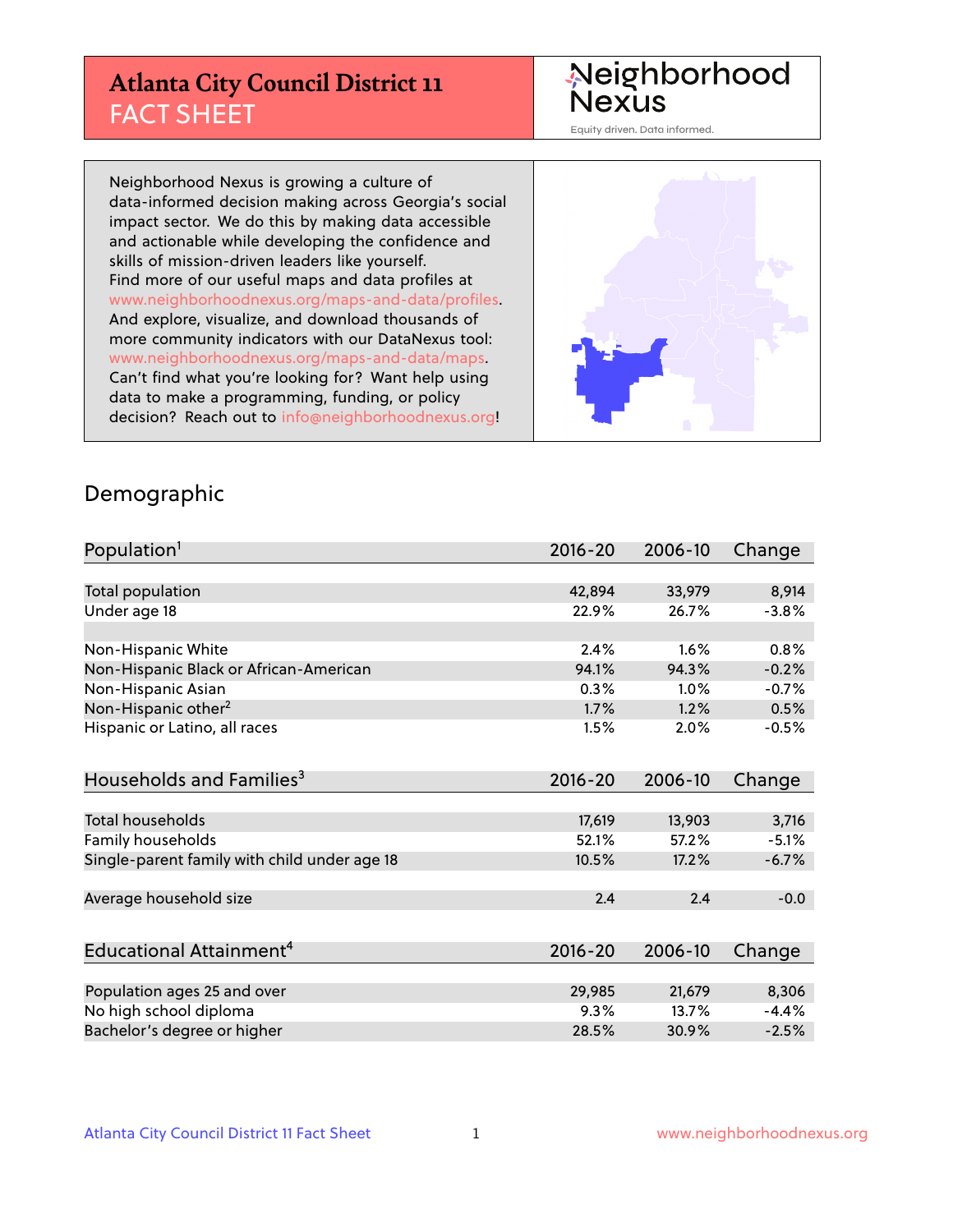# Change Measures, continued...

| Employment <sup>5</sup>                            | $2016 - 20$ | 2006-10  | Change   |
|----------------------------------------------------|-------------|----------|----------|
| Total workers residing in district                 | 15,440      | 13,570   | 1,870    |
| Workers with earnings \$1250/month or less         | 23.6%       | 27.9%    | $-4.3%$  |
| Workers with earnings \$1251/month to \$3333/month | 39.9%       | 49.9%    | $-9.9%$  |
| Workers with earnings greater than \$3333/month    | 36.5%       | 22.3%    | 14.2%    |
|                                                    |             |          |          |
| Total jobs located in district                     | 8,038       | 5,964    | 2,074    |
| Jobs with earnings \$1250/month or less            | 40.2%       | 39.5%    | 0.8%     |
| Jobs with earnings \$1251/month to \$3333/month    | 34.4%       | 38.8%    | $-4.4%$  |
| Jobs with earnings greater than \$3333/month       | 25.4%       | 21.7%    | 3.6%     |
|                                                    |             |          |          |
| Jobs/workers ratio                                 | 0.5         | 0.4      | 0.1      |
|                                                    |             |          |          |
| Income and Poverty <sup>6</sup>                    | $2016 - 20$ | 2006-10  | Change   |
|                                                    |             |          |          |
| Median household income                            | \$39,710    | \$38,576 | \$1,134  |
|                                                    |             |          |          |
| Population for whom poverty status is determined   | 42,713      | 33,917   | 8,796    |
| Population below poverty                           | 22.2%       | 19.4%    | 2.8%     |
|                                                    |             |          |          |
| Housing <sup>7</sup>                               | $2016 - 20$ | 2006-10  | Change   |
|                                                    |             |          |          |
| Total housing units                                | 20,231      | 17,411   | 2,821    |
| Occupied housing units                             | 87.1%       | 79.9%    | 7.2%     |
| Vacant housing units                               | 12.9%       | 20.1%    | $-7.2%$  |
|                                                    |             |          |          |
| Occupied housing units                             | 17,619      | 13,903   | 3,716    |
| Owner occupied housing units                       | 40.9%       | 48.0%    | $-7.1%$  |
| Renter occupied housing units                      | 59.1%       | 52.0%    | 7.1%     |
|                                                    |             |          |          |
| Access to a Vehicle <sup>8</sup>                   | $2016 - 20$ | 2006-10  | Change   |
|                                                    |             |          |          |
| Occupied housing units                             | 17,619      | 13,903   | 3,716    |
| No vehicle available                               | 21.6%       | 19.7%    | 1.9%     |
|                                                    |             |          |          |
| Crime Rates, per 10,000 Population <sup>9</sup>    | 2017-21     | 2012-16  | Change   |
|                                                    |             |          |          |
| All Part I crimes                                  | 383.4       | 586.5    | $-203.1$ |
| Violent crime                                      | 70.5        | 87.4     | $-16.9$  |
| Murder                                             | 2.7         | 2.0      | 0.7      |
| Robbery                                            | 20.0        | 41.8     | $-21.8$  |
| Aggravated assault                                 | 47.8        | 43.6     | 4.2      |
| Property crime                                     | 312.9       | 499.1    | $-186.2$ |
| <b>Burglary</b>                                    | 55.1        | 134.4    | $-79.3$  |
| Larceny                                            | 193.7       | 262.3    | $-68.5$  |
| Vehicle theft                                      | 64.1        | 102.4    | $-38.3$  |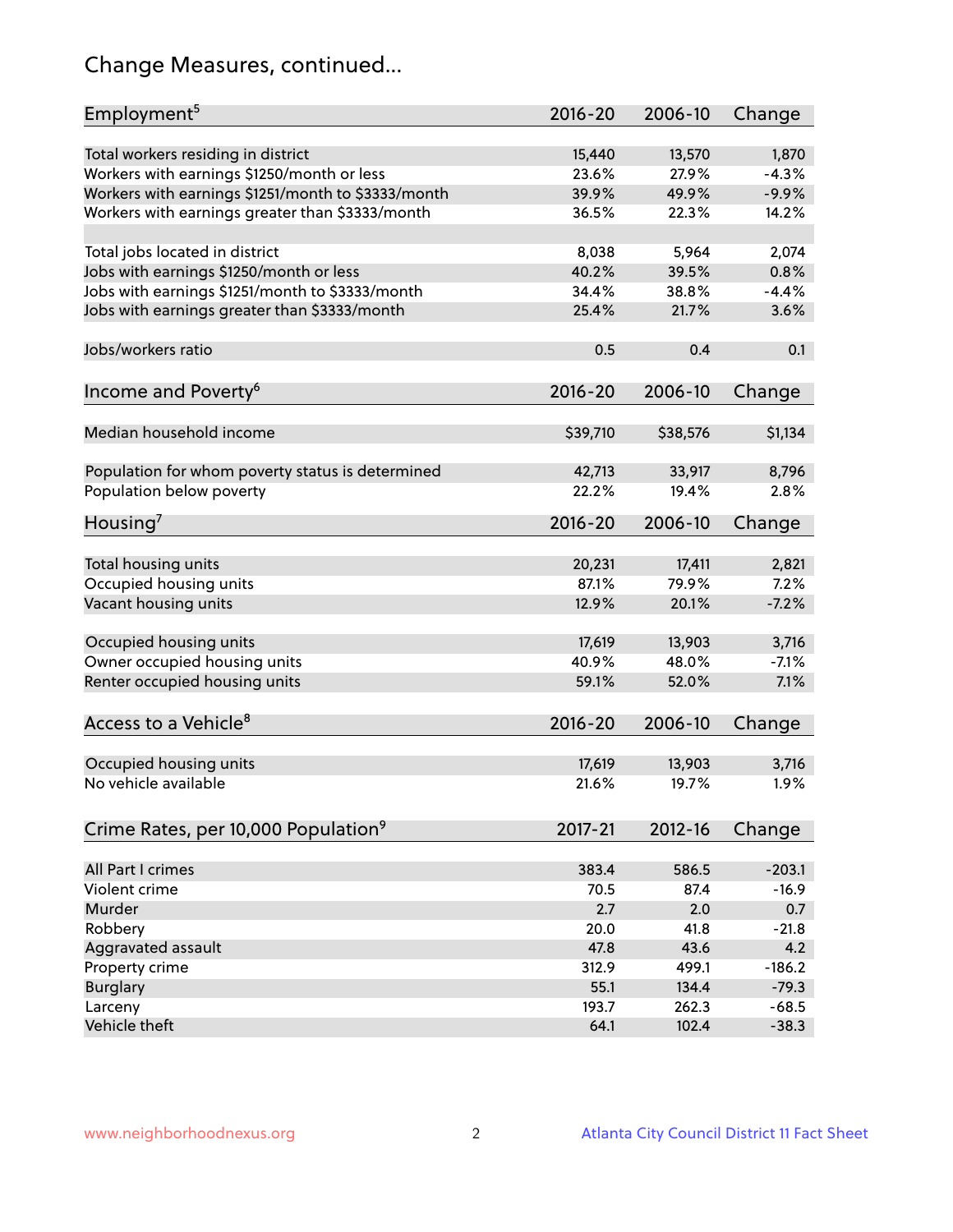## Current Data: Demographic

| Sex and Age, 2016-20 <sup>10</sup>                    | <b>Estimate</b> | Margin of Error |
|-------------------------------------------------------|-----------------|-----------------|
| Total population                                      | 42,894          | ±3,789          |
| Male                                                  | 45.9%           | $\pm 2.4\%$     |
| Female                                                | 54.1%           | $\pm 2.8\%$     |
| Under 5 years                                         | 5.9%            | $\pm$ 1.3%      |
| 5 to 9 years                                          | 6.9%            | $\pm$ 1.7%      |
| 10 to 14 years                                        | 6.7%            | $\pm 1.5\%$     |
| 15 to 19 years                                        | 4.9%            | $\pm$ 1.2%      |
| 20 to 24 years                                        | 5.7%            | $\pm1.6\%$      |
| 25 to 34 years                                        | 16.1%           | $\pm 2.4\%$     |
| 35 to 44 years                                        | 12.3%           | $\pm 2.1\%$     |
| 45 to 54 years                                        | 14.3%           | $\pm 1.5\%$     |
| 55 to 59 years                                        | 5.3%            | $\pm$ 0.9%      |
| 60 to 64 years                                        | 5.7%            | $\pm 1.1\%$     |
| 65 to 74 years                                        | 9.9%            | $\pm1.4\%$      |
| 75 to 84 years                                        | 5.2%            | $\pm1.5\%$      |
| 85 years and over                                     | 1.1%            | $\pm$ 0.4%      |
| Median age (years)                                    | 39.0            | $\pm$ 0.7       |
| Race and Ethnicity, 2016-20 <sup>11</sup>             | <b>Estimate</b> | Margin of Error |
| <b>Total population</b>                               | 42,894          | ±3,789          |
| Hispanic or Latino (of any race)                      | 1.5%            | $\pm$ 0.9%      |
| Not Hispanic or Latino                                | 98.5%           | $\pm 1.2\%$     |
| White alone                                           | 2.4%            | $\pm$ 0.9%      |
| Black or African American alone                       | 94.1%           | ±3.3%           |
| American Indian and Alaska Native alone               | 0.6%            | $\pm$ 0.3%      |
| Asian alone                                           | 0.3%            | $\pm$ 0.4%      |
| Native Hawaiian and other Pacific Islander alone      | 0.0%            | $\pm$ 0.1%      |
| Some other race alone                                 | 0.2%            | $\pm$ 0.4%      |
| Two or more races                                     | 0.9%            | $\pm$ 0.5%      |
| U.S. Citizenship Status, 2016-20 <sup>12</sup>        | <b>Estimate</b> | Margin of Error |
| Foreign-born population                               | 1,293           | $\pm$ 589       |
| Naturalized U.S. citizen                              | 53.7%           | $\pm$ 6.7%      |
| Not a U.S. citizen                                    | 46.3%           | ±29.8%          |
| Citizen, Voting Age Population, 2016-20 <sup>13</sup> | <b>Estimate</b> | Margin of Error |
| Citizen, 18 and over population                       | 32,486          | ±2,310          |
| Male                                                  | 44.4%           | $\pm$ 3.8%      |
| Female                                                | 55.6%           | $\pm$ 3.2%      |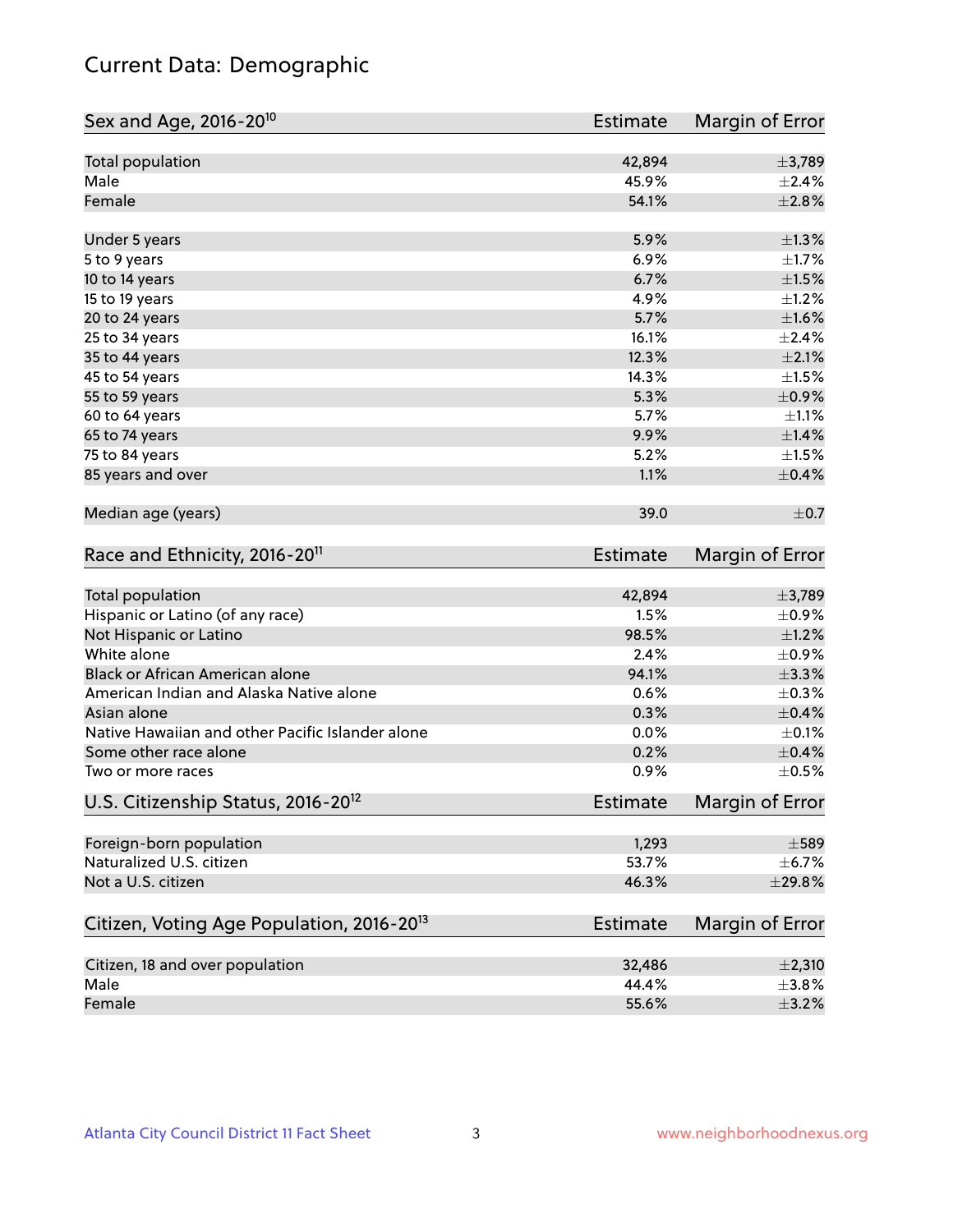## Current Data: Economic

| Income, 2016-20 <sup>14</sup>                                     | <b>Estimate</b> | Margin of Error |
|-------------------------------------------------------------------|-----------------|-----------------|
| All households                                                    | 17,619          | ±1,284          |
| Less than \$10,000                                                | 10.4%           | $\pm 2.1\%$     |
| \$10,000 to \$14,999                                              | 7.0%            | $\pm 2.0\%$     |
| \$15,000 to \$24,999                                              | 14.1%           | $\pm 4.1\%$     |
| \$25,000 to \$34,999                                              | 12.6%           | $\pm$ 3.1%      |
|                                                                   | 14.0%           | $\pm$ 3.7%      |
| \$35,000 to \$49,999                                              | 16.9%           |                 |
| \$50,000 to \$74,999                                              |                 | $\pm 3.0\%$     |
| \$75,000 to \$99,999                                              | 10.0%           | $\pm 2.4\%$     |
| \$100,000 to \$149,999                                            | 8.8%            | $\pm 2.6\%$     |
| \$150,000 to \$199,999                                            | 1.9%            | $\pm$ 0.9%      |
| \$200,000 or more                                                 | 4.3%            | $\pm 2.5\%$     |
| Median household income (dollars)                                 | \$39,710        | $\pm$ 1,778     |
| Mean household income (dollars)                                   | \$59,329        | ± 6,209         |
| Households with earnings                                          | 69.6%           | $\pm$ 4.2%      |
| Mean earnings (dollars)                                           | \$62,756        | $\pm$ 8,426     |
| Households with Social Security                                   | 34.3%           | $\pm$ 3.9%      |
| Mean Social Security income (dollars)                             | \$15,756        | $\pm$ 886       |
| Households with retirement income                                 | 26.6%           | ±4.9%           |
| Mean retirement income (dollars)                                  | \$25,411        | $\pm$ 6,709     |
| Households with Supplemental Security Income                      | 9.2%            | $\pm 2.4\%$     |
| Mean Supplemental Security Income (dollars)                       | \$8,802         | $\pm$ 1,633     |
| Households with cash public assistance income                     | 3.3%            | $\pm 2.0\%$     |
| Mean cash public assistance income (dollars)                      | \$1,633         | $\pm 686$       |
| Households with Food Stamp/SNAP benefits in the past 12<br>months | 29.1%           | $\pm 4.6\%$     |
|                                                                   |                 |                 |
| Family households                                                 | 9,172           | $\pm$ 953       |
| Less than \$10,000                                                | 8.4%            | ±2.9%           |
| \$10,000 to \$14,999                                              | 3.6%            | $\pm 2.0\%$     |
| \$15,000 to \$24,999                                              | 11.4%           | ±3.3%           |
| \$25,000 to \$34,999                                              | 13.1%           | ±4.8%           |
| \$35,000 to \$49,999                                              | 14.2%           | $\pm$ 3.9%      |
| \$50,000 to \$74,999                                              | 19.8%           | $\pm 4.5\%$     |
| \$75,000 to \$99,999                                              | 10.2%           | $\pm$ 4.0%      |
| \$100,000 to \$149,999                                            | 8.8%            | $\pm 2.6\%$     |
| \$150,000 to \$199,999                                            | 3.0%            | $\pm 1.5\%$     |
| \$200,000 or more                                                 | 7.4%            | $\pm$ 4.6%      |
| Median family income (dollars)                                    | \$49,368        | ±2,095          |
| Mean family income (dollars)                                      | \$71,356        | ±11,422         |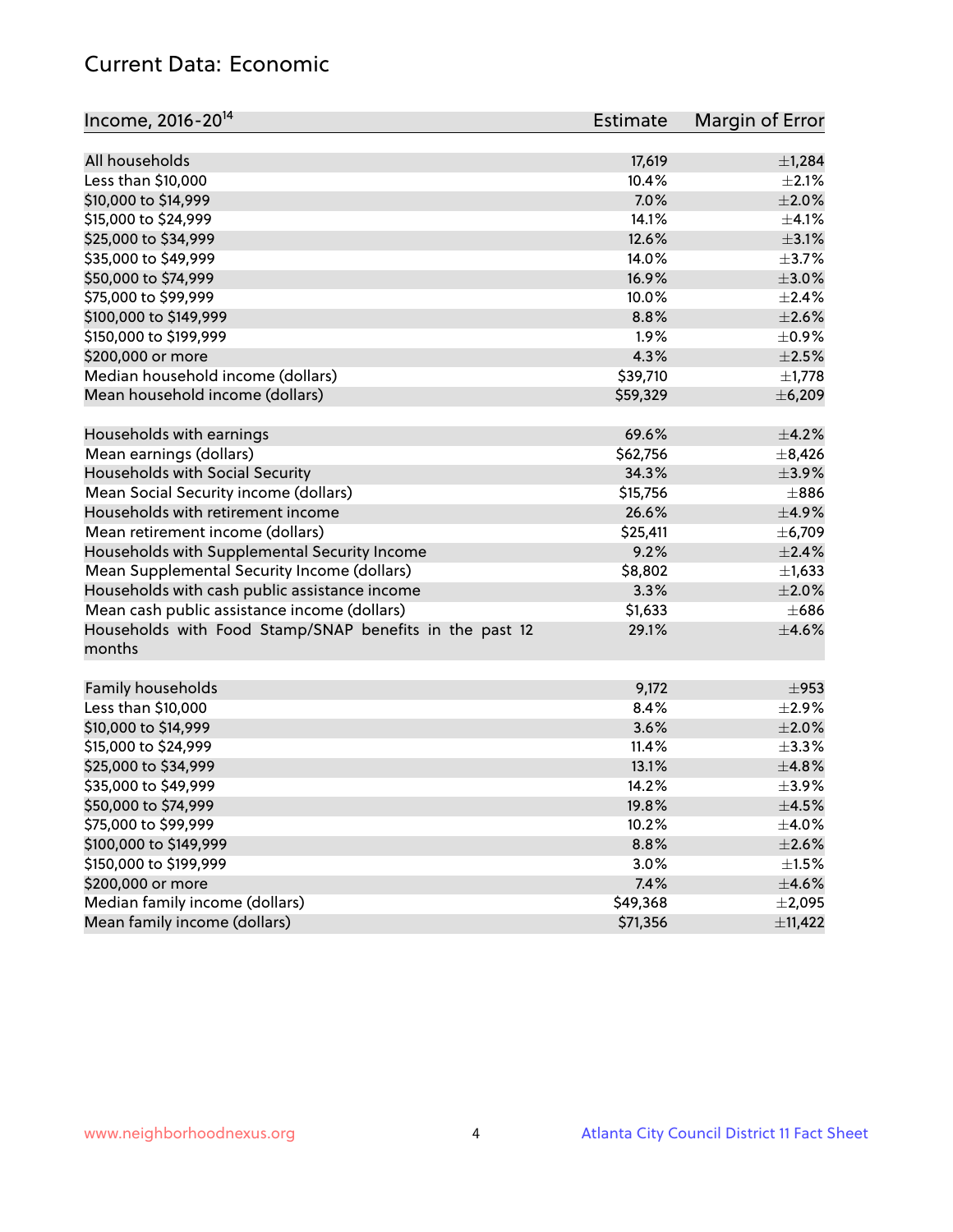## Current Data: Economic, continued...

| Income, 2016-20, continued <sup>15</sup>                                                   | <b>Estimate</b> | Margin of Error |
|--------------------------------------------------------------------------------------------|-----------------|-----------------|
|                                                                                            |                 |                 |
| Nonfamily households                                                                       | 8,447           | $\pm$ 1,050     |
| Median nonfamily income (dollars)                                                          | \$31,179        | $\pm 2,036$     |
| Mean nonfamily income (dollars)                                                            | \$42,865        | ±4,284          |
| Median earnings for workers (dollars)                                                      | \$29,245        | $\pm$ 871       |
| Median earnings for male full-time, year-round workers<br>(dollars)                        | \$38,461        | ±1,209          |
| Median earnings for female full-time, year-round workers<br>(dollars)                      | \$35,061        | $\pm$ 1,188     |
| Per capita income (dollars)                                                                | \$25,841        | ±1,209          |
| Families Below Poverty Level, 2016-20 <sup>16</sup>                                        | <b>Estimate</b> | Margin of Error |
|                                                                                            |                 |                 |
| <b>All Families</b>                                                                        | 9,172           | $\pm$ 953       |
| Percent below poverty                                                                      | 19.2%           | $\pm$ 3.9%      |
| Families with related children under 18 years                                              | 4,361           | $\pm$ 707       |
| Percent below poverty                                                                      | 35.7%           | $\pm$ 6.6%      |
| Families with related children under 5 years only                                          | 756             | $\pm 283$       |
| Percent below poverty                                                                      | 46.6%           | ±18.9%          |
| Married couple families                                                                    | 3,363           | $\pm$ 574       |
| Percent below poverty                                                                      | 9.6%            | $\pm$ 5.5%      |
| Married couple families with related children under 18 years                               | 1,051           | $\pm$ 350       |
| Percent below poverty                                                                      | 22.2%           | ±14.9%          |
| Married couple families with related children under 5 years                                | 197             | $\pm$ 141       |
| Percent below poverty                                                                      | 60.8%           | ±39.3%          |
|                                                                                            |                 |                 |
| Families with female householder, no spouse present                                        | 4,772           | $\pm 700$       |
| Percent below poverty                                                                      | 29.1%           | $\pm$ 6.0%      |
| Families with female householder, no spouse present with                                   | 2,965           | $\pm$ 590       |
| related children under 18 years                                                            | 43.1%           | ±7.4%           |
| Percent below poverty                                                                      |                 |                 |
| Families with female householder, no spouse present with<br>related children under 5 years | 471             | $\pm 214$       |
| Percent below poverty                                                                      | 47.3%           | ±22.7%          |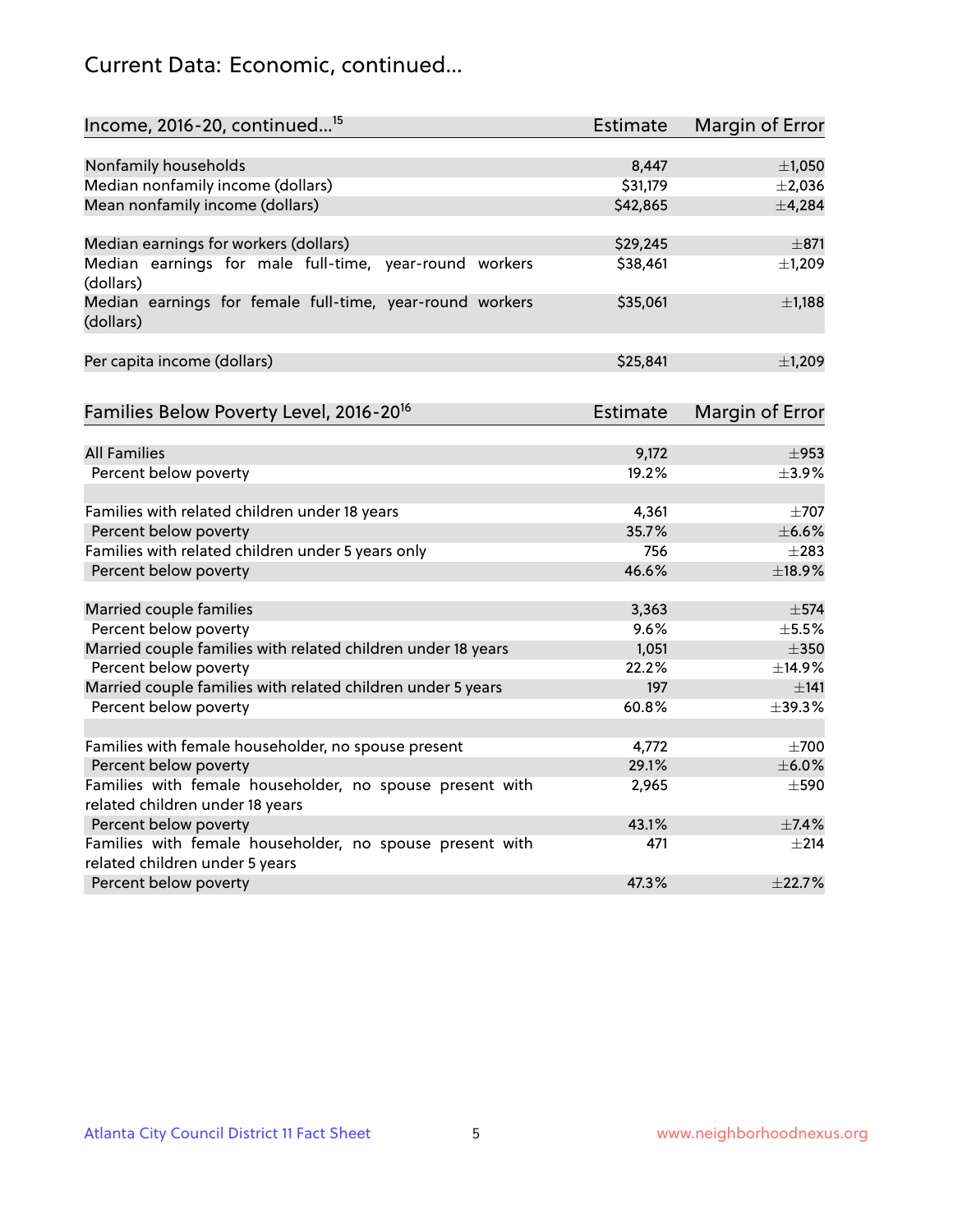## Current Data: Economic, continued...

| People Below Poverty Level, 2016-20 <sup>17</sup> | <b>Estimate</b> | Margin of Error |
|---------------------------------------------------|-----------------|-----------------|
|                                                   |                 |                 |
| Total population                                  | 42,713          | $\pm$ 3,767     |
| Percent below poverty                             | 22.2%           | $\pm 4.0\%$     |
| Population under 18 years                         | 9,656           | $\pm$ 1,309     |
| Percent below poverty                             | 41.3%           | $\pm$ 6.8%      |
| Population 18 years and over                      | 33,057          | $\pm 2,301$     |
| Percent below poverty                             | 16.6%           | $\pm 2.2\%$     |
| Population 18 to 64 years                         | 26,115          | $\pm 2,078$     |
| Percent below poverty                             | 18.1%           | $+2.7%$         |
| Population 65 years and over                      | 6,942           | $\pm$ 988       |
| Percent below poverty                             | 11.3%           | $\pm$ 3.0%      |

| Poverty by Race/Ethnicity, 2016-20 <sup>18</sup><br>Estimate |        | Margin of Error |  |
|--------------------------------------------------------------|--------|-----------------|--|
|                                                              |        |                 |  |
| Non-Hispanic White population                                | 1,012  | $\pm$ 398       |  |
| Percent below poverty                                        | 29.6%  | $\pm$ 15.9%     |  |
| <b>Black population</b>                                      | 40,351 | ±3,836          |  |
| Percent below poverty                                        | 22.2%  | $\pm$ 4.2%      |  |
| Asian population                                             | 136    | ±161            |  |
| Percent below poverty                                        | 20.6%  | ±42.4%          |  |
| Hispanic or Latino population                                | 639    | $\pm$ 382       |  |
| Percent below poverty                                        | 17.2%  | ±16.6%          |  |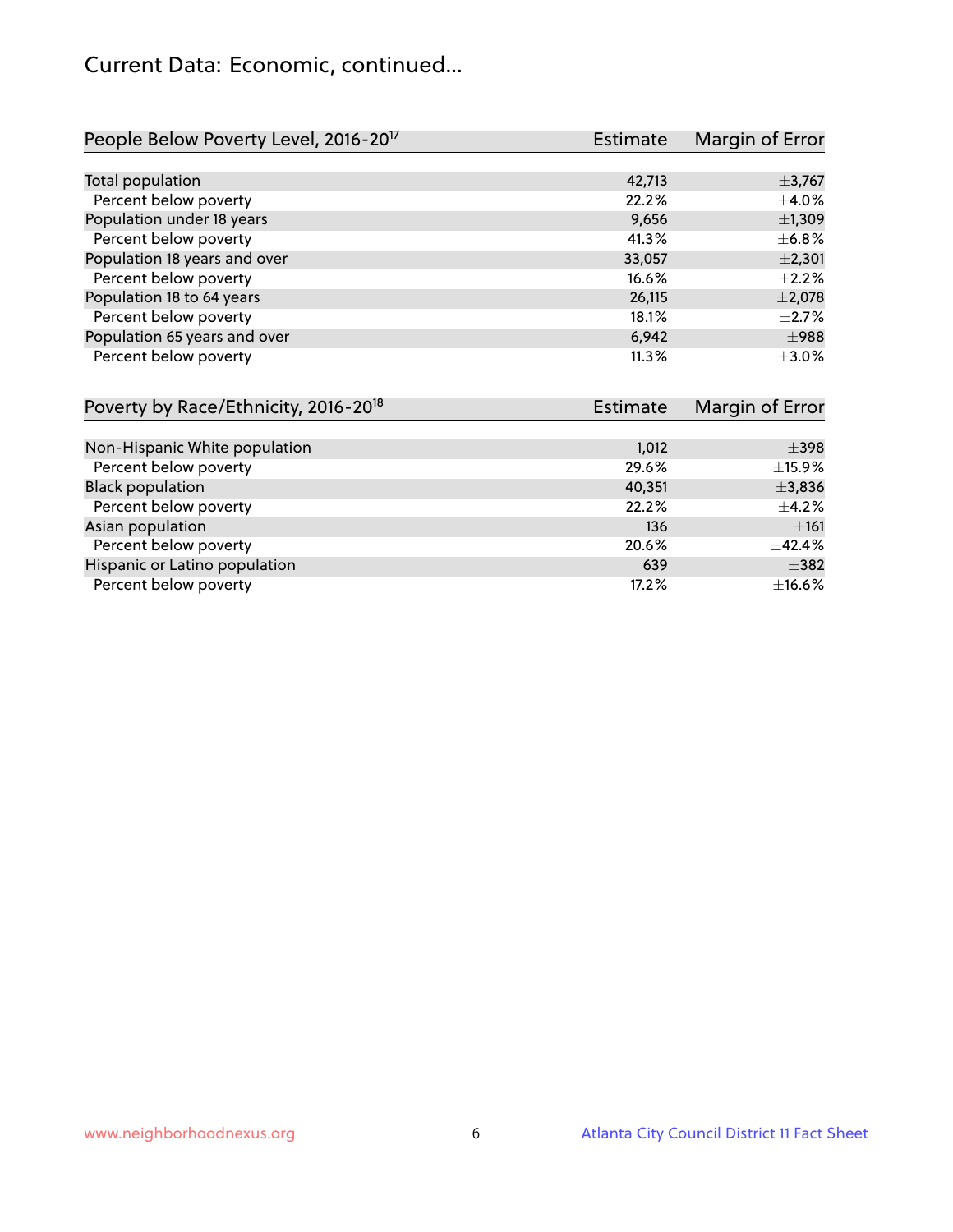# Current Data: Employment

| Employment Status, 2016-20 <sup>19</sup>                      | Estimate        | Margin of Error |
|---------------------------------------------------------------|-----------------|-----------------|
|                                                               |                 |                 |
| Population 16 years and over                                  | 34,058          | $\pm 2,791$     |
| In labor force                                                | 62.0%           | $\pm 2.2\%$     |
| Civilian labor force                                          | 61.9%           | $\pm 2.2\%$     |
| Employed                                                      | 57.5%           | $\pm 2.6\%$     |
| Unemployed                                                    | 4.4%            | $\pm$ 1.4%      |
| <b>Armed Forces</b>                                           | 0.1%            | $\pm$ 0.7%      |
| Not in labor force                                            | 38.0%           | $\pm 2.5\%$     |
|                                                               |                 |                 |
| Civilian labor force                                          | 21,071          | ±1,889          |
| <b>Unemployment Rate</b>                                      | 7.1%            | $\pm 2.3\%$     |
| Females 16 years and over                                     | 18,830          | $\pm$ 1,727     |
| In labor force                                                | 61.2%           | ±3.8%           |
| Civilian labor force                                          | 61.2%           | $\pm$ 3.8%      |
| Employed                                                      | 56.1%           | $\pm 4.2\%$     |
|                                                               |                 |                 |
| Own children of the householder under 6 years                 | 2,562           | $\pm 644$       |
| All parents in family in labor force                          | 77.4%           | $\pm 10.5\%$    |
|                                                               |                 |                 |
| Own children of the householder 6 to 17 years                 | 5,872           | ±1,268          |
| All parents in family in labor force                          | 84.2%           | $\pm$ 8.6%      |
|                                                               |                 |                 |
| Industry, 2016-20 <sup>20</sup>                               | <b>Estimate</b> | Margin of Error |
|                                                               |                 |                 |
| Civilian employed population 16 years and over                | 19,581          | ±1,840          |
| Agriculture, forestry, fishing and hunting, and mining        | 0.2%            | $\pm$ 0.4%      |
| Construction                                                  | 6.2%            | $\pm$ 3.1%      |
| Manufacturing                                                 | 4.8%            | $\pm 2.5\%$     |
| Wholesale trade                                               | 0.8%            | $\pm$ 0.6%      |
| Retail trade                                                  | 11.8%           | $\pm 2.9\%$     |
| Transportation and warehousing, and utilities                 | 8.7%            | $\pm 2.1\%$     |
| Information                                                   | 2.0%            | $\pm 1.1\%$     |
| Finance and insurance, and real estate and rental and leasing | 4.9%            | $\pm1.7\%$      |
| Professional, scientific, and management, and administrative  | 16.6%           | $\pm$ 3.8%      |
| and waste management services                                 |                 |                 |
| Educational services, and health care and social assistance   | 21.7%           | $\pm$ 4.0%      |
| Arts, entertainment, and recreation, and accommodation and    | 12.8%           | $\pm 2.9\%$     |
| food services                                                 |                 |                 |
| Other services, except public administration                  | 4.9%            | $\pm 1.7\%$     |
| Public administration                                         | 4.6%            | $\pm$ 1.7%      |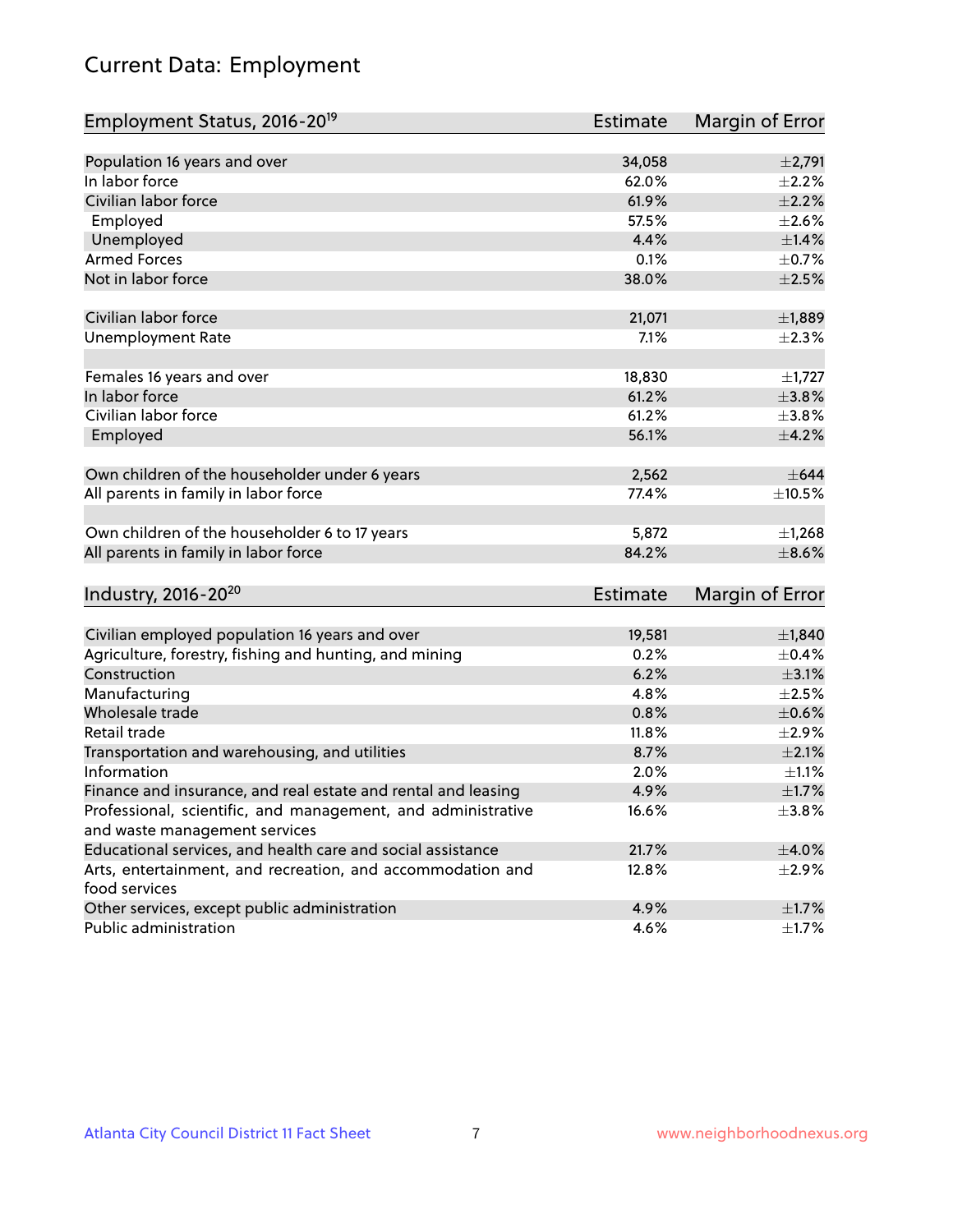# Current Data: Employment, continued...

| Occupation, 2016-20 <sup>21</sup>                            | Estimate        | Margin of Error |
|--------------------------------------------------------------|-----------------|-----------------|
| Civilian employed population 16 years and over               | 19,581          | ±1,840          |
| Management, business, science, and arts occupations          | 32.1%           | $\pm$ 5.0%      |
| Service occupations                                          | 23.8%           | $\pm 4.6\%$     |
| Sales and office occupations                                 | 23.1%           | $\pm 3.6\%$     |
| Natural resources, construction, and maintenance occupations | 8.0%            | $\pm$ 3.1%      |
| Production, transportation, and material moving occupations  | 13.0%           | $\pm 2.6\%$     |
| Class of Worker, 2016-20 <sup>22</sup>                       | <b>Estimate</b> | Margin of Error |
| Civilian employed population 16 years and over               | 19,581          | ±1,840          |
| Private wage and salary workers                              | 79.7%           | $\pm$ 5.7%      |
| Government workers                                           | 13.8%           | $\pm 2.9\%$     |
| Self-employed in own not incorporated business workers       | 6.4%            | $\pm 2.0\%$     |
| Unpaid family workers                                        | 0.2%            | $\pm$ 0.4%      |
| Job Flows, 2019 <sup>23</sup>                                |                 | 2019            |
| Total Jobs in district                                       |                 | 8,038           |
| Held by residents of district                                |                 | 4.0%            |
| Held by non-residents of district                            |                 | 96.0%           |
| Jobs by Industry Sector, 2019 <sup>24</sup>                  |                 | 2019            |
|                                                              |                 |                 |
| Total Jobs in district                                       |                 | 8,038           |
| <b>Goods Producing sectors</b>                               |                 | 2.5%            |
| Trade, Transportation, and Utilities sectors                 |                 | 28.0%           |
| All Other Services sectors                                   |                 | 69.6%           |
| Total Jobs in district held by district residents            |                 | 318             |
| <b>Goods Producing sectors</b>                               |                 | 4.4%            |
| Trade, Transportation, and Utilities sectors                 |                 | 18.9%           |
| All Other Services sectors                                   |                 | 76.7%           |
| Jobs by Earnings, 2019 <sup>25</sup>                         |                 | 2019            |
| Total Jobs in district                                       |                 | 8,038           |
| Jobs with earnings \$1250/month or less                      |                 | 40.2%           |
| Jobs with earnings \$1251/month to \$3333/month              |                 | 34.4%           |
| Jobs with earnings greater than \$3333/month                 |                 | 25.4%           |
| Total Jobs in district held by district residents            |                 | 318             |
| Jobs with earnings \$1250/month or less                      |                 | 41.5%           |
| Jobs with earnings \$1251/month to \$3333/month              |                 | 41.2%           |
| Jobs with earnings greater than \$3333/month                 |                 | 17.3%           |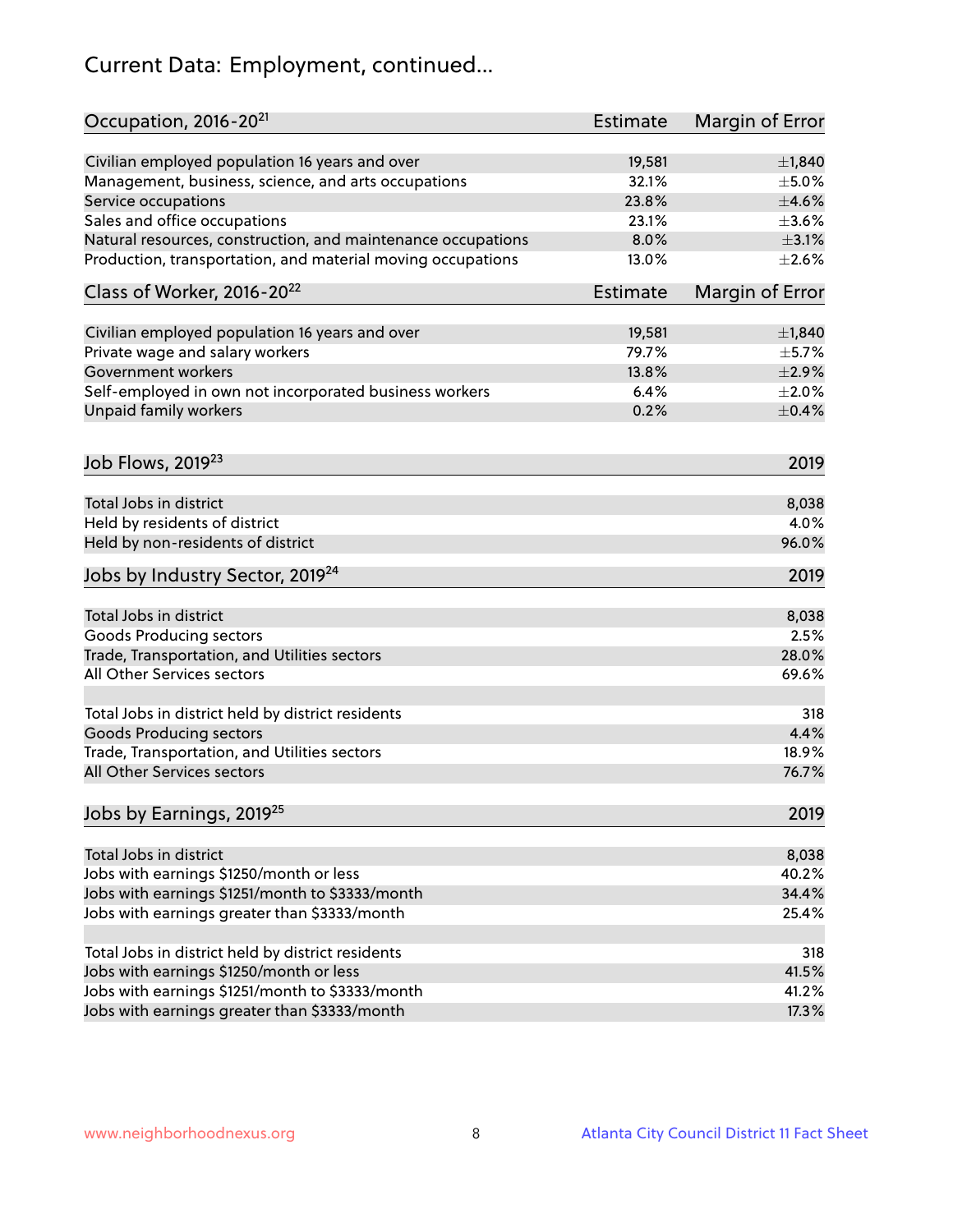# Current Data: Employment, continued...

| Jobs by Age of Worker, 2019 <sup>26</sup>         | 2019  |
|---------------------------------------------------|-------|
|                                                   |       |
| Total Jobs in district                            | 8,038 |
| Jobs with workers age 29 or younger               | 29.9% |
| Jobs with workers age 30 to 54                    | 53.4% |
| Jobs with workers age 55 or older                 | 16.7% |
|                                                   |       |
| Total Jobs in district held by district residents | 318   |
| Jobs with workers age 29 or younger               | 25.5% |
| Jobs with workers age 30 to 54                    | 52.5% |
| Jobs with workers age 55 or older                 | 22.0% |

#### Current Data: Education

| School Enrollment, 2016-20 <sup>27</sup>       | Estimate | Margin of Error |
|------------------------------------------------|----------|-----------------|
|                                                |          |                 |
| Population 3 years and over enrolled in school | 10,726   | $\pm$ 1,912     |
| Nursery school, preschool                      | 8.9%     | $\pm$ 3.5%      |
| Kindergarten                                   | 3.4%     | $+1.7%$         |
| Elementary school (grades 1-8)                 | 47.8%    | $\pm$ 5.2%      |
| High school (grades 9-12)                      | 17.1%    | $+4.9%$         |
| College or graduate school                     | 22.8%    | $\pm$ 5.3%      |

| Educational Attainment, 2016-20 <sup>28</sup> | <b>Estimate</b> | Margin of Error |
|-----------------------------------------------|-----------------|-----------------|
|                                               |                 |                 |
| Population 25 years and over                  | 29,985          | $\pm 2,394$     |
| Less than 9th grade                           | 1.9%            | $\pm 1.1\%$     |
| 9th to 12th grade, no diploma                 | 7.4%            | $\pm 1.5\%$     |
| High school graduate (includes equivalency)   | 29.8%           | $\pm$ 3.6%      |
| Some college, no degree                       | 24.0%           | $\pm$ 3.1%      |
| Associate's degree                            | 8.4%            | $\pm 2.3\%$     |
| Bachelor's degree                             | 16.5%           | $\pm$ 3.2%      |
| Graduate or professional degree               | 11.9%           | $\pm 1.9\%$     |
|                                               |                 |                 |
| Percent high school graduate or higher        | 90.7%           | $+1.2%$         |
| Percent bachelor's degree or higher           | 28.5%           | ±3.4%           |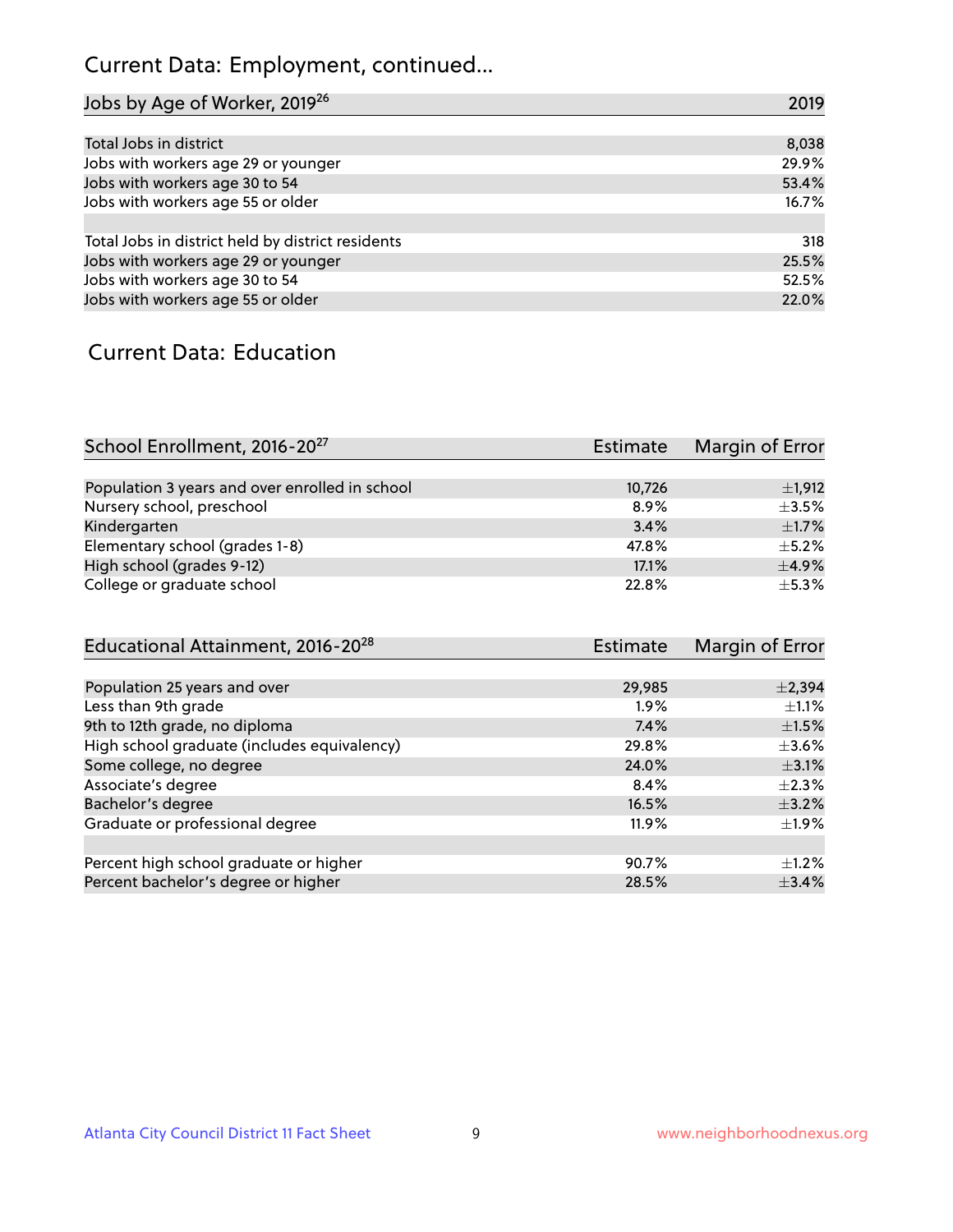## Current Data: Housing

| Households by Type, 2016-20 <sup>29</sup>            | <b>Estimate</b> | Margin of Error            |
|------------------------------------------------------|-----------------|----------------------------|
|                                                      |                 |                            |
| <b>Total households</b>                              | 17,619          | ±1,284                     |
| Family households (families)                         | 52.1%           | $\pm$ 3.9%                 |
| With own children under 18 years                     | 16.9%           | ±2.8%                      |
| Married-couple family                                | 19.1%           | ±2.9%                      |
| With own children of the householder under 18 years  | 4.9%            | $\pm1.8\%$                 |
| Male householder, no spouse present, family          | 5.9%            | $\pm 2.8\%$                |
| With own children of the householder under 18 years  | 1.6%            | $\pm$ 0.9%                 |
| Female householder, no spouse present, family        | 27.1%           | ±3.4%                      |
| With own children of the householder under 18 years  | 10.4%           | $\pm 2.2\%$                |
| Nonfamily households                                 | 47.9%           | ±4.8%                      |
| Householder living alone                             | 42.8%           | $\pm$ 5.1%                 |
| 65 years and over                                    | 13.4%           | $\pm 3.6\%$                |
|                                                      |                 |                            |
| Households with one or more people under 18 years    | 24.8%           | $\pm 3.5\%$                |
| Households with one or more people 65 years and over | 29.6%           | $\pm$ 3.8%                 |
|                                                      |                 |                            |
| Average household size                               | 2.43            | $\pm$ 0.12                 |
| Average family size                                  | 3.44            | $\pm$ 0.20                 |
| Housing Occupancy, 2016-20 <sup>30</sup>             | <b>Estimate</b> | Margin of Error            |
|                                                      |                 |                            |
| Total housing units                                  | 20,231          | $\pm$ 1,225                |
| Occupied housing units                               | 87.1%           | $\pm$ 3.5%                 |
| Vacant housing units                                 | 12.9%           | ±1.9%                      |
|                                                      |                 |                            |
| Homeowner vacancy rate                               | 1.8             | $\pm 1.3$                  |
| Rental vacancy rate                                  | 9.6             | $\pm 2.5$                  |
| Units in Structure, 2016-20 <sup>31</sup>            | <b>Estimate</b> | Margin of Error            |
|                                                      |                 |                            |
| Total housing units                                  | 20,231          | $\pm$ 1,225<br>$\pm 2.9\%$ |
| 1-unit, detached                                     | 42.9%           |                            |
| 1-unit, attached                                     | 5.6%            | ±1.9%                      |
| 2 units                                              | 1.2%            | $\pm$ 0.9%                 |
| 3 or 4 units                                         | 5.5%            | $\pm 2.4\%$                |
| 5 to 9 units                                         | 12.5%           | $\pm 2.0\%$                |
| 10 to 19 units                                       | 14.5%           | $\pm 2.5\%$                |
| 20 or more units                                     | 17.0%           | $\pm$ 4.0%                 |
| Mobile home                                          | 0.8%            | $\pm$ 0.7%                 |
| Boat, RV, van, etc.                                  | 0.0%            | $\pm$ 0.2%                 |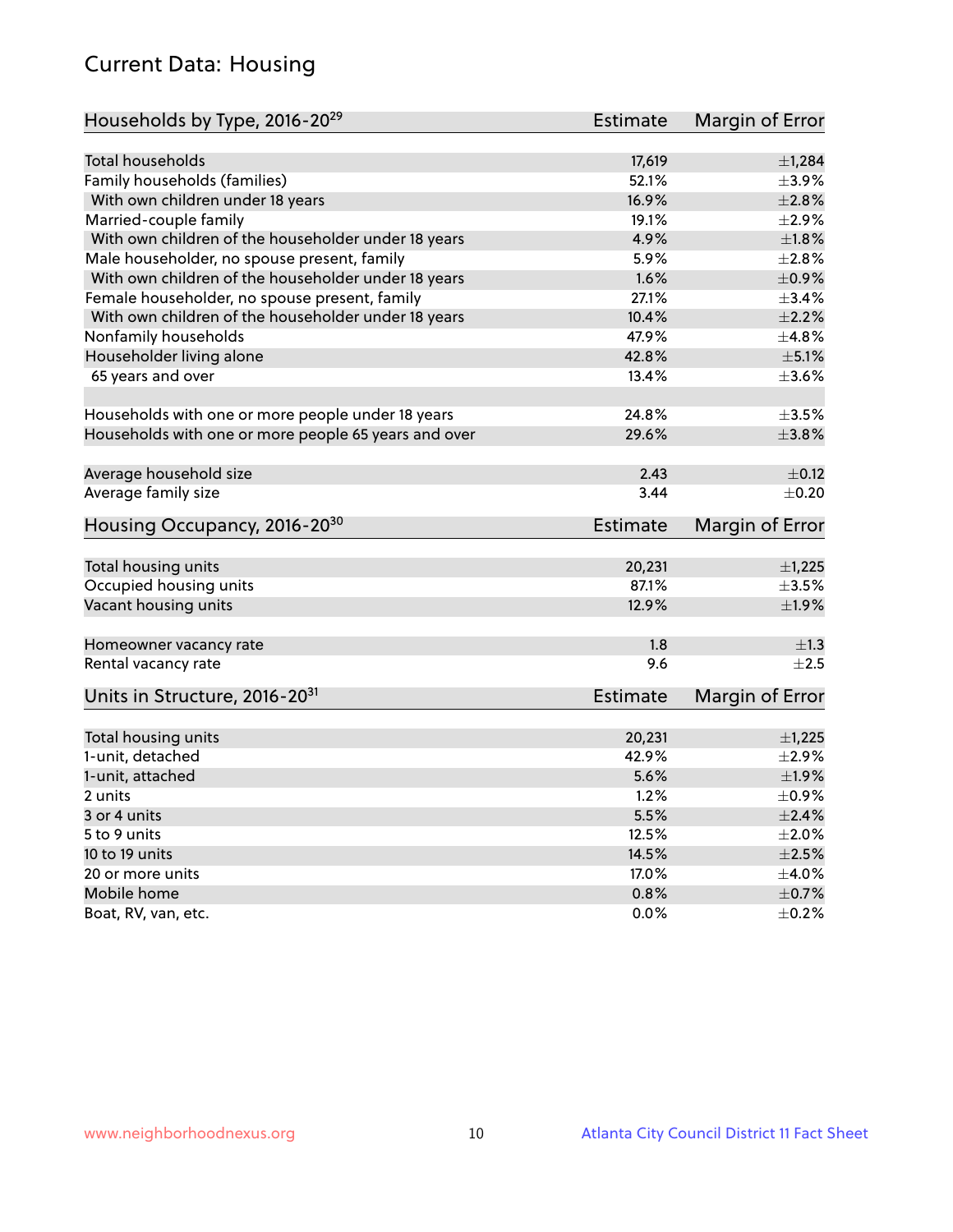## Current Data: Housing, continued...

| Year Structure Built, 2016-20 <sup>32</sup>    | <b>Estimate</b> | Margin of Error |
|------------------------------------------------|-----------------|-----------------|
| Total housing units                            | 20,231          | $\pm$ 1,225     |
| Built 2014 or later                            | 1.2%            | $\pm$ 0.8%      |
| Built 2010 to 2013                             | 3.9%            | $\pm1.7\%$      |
| Built 2000 to 2009                             | 21.3%           | $\pm 4.1\%$     |
| Built 1990 to 1999                             | 13.6%           | $\pm 2.7\%$     |
| Built 1980 to 1989                             | 6.8%            | $\pm 1.6\%$     |
| Built 1970 to 1979                             | 15.3%           | $\pm 2.6\%$     |
| Built 1960 to 1969                             | 22.3%           | $\pm$ 3.1%      |
| Built 1950 to 1959                             | 11.3%           | $\pm 2.5\%$     |
| Built 1940 to 1949                             | 2.9%            | $\pm 1.0\%$     |
| Built 1939 or earlier                          | 1.4%            | $\pm 0.8\%$     |
| Housing Tenure, 2016-2033                      | <b>Estimate</b> | Margin of Error |
|                                                |                 |                 |
| Occupied housing units                         | 17,619          | ±1,284          |
| Owner-occupied                                 | 40.9%           | $\pm 3.0\%$     |
| Renter-occupied                                | 59.1%           | $\pm$ 5.0%      |
| Average household size of owner-occupied unit  | 2.46            | $\pm$ 0.11      |
| Average household size of renter-occupied unit | 2.41            | $\pm$ 0.16      |
| Residence 1 Year Ago, 2016-20 <sup>34</sup>    | <b>Estimate</b> | Margin of Error |
| Population 1 year and over                     | 42,547          | ±3,764          |
| Same house                                     | 84.4%           | ±10.6%          |
| Different house in the U.S.                    | 15.5%           | $\pm$ 3.9%      |
| Same county                                    | 10.0%           | $\pm$ 3.4%      |
| Different county                               | 5.5%            | $\pm 2.1\%$     |
| Same state                                     | 3.7%            | $\pm1.8\%$      |
| Different state                                | 1.8%            | $\pm 1.1\%$     |
| Abroad                                         | 0.0%            | $\pm$ 0.1%      |
| Value of Housing Unit, 2016-20 <sup>35</sup>   | <b>Estimate</b> | Margin of Error |
| Owner-occupied units                           | 7,203           | $\pm 739$       |
| Less than \$50,000                             | 7.7%            | $\pm 2.9\%$     |
| \$50,000 to \$99,999                           | 20.3%           | $\pm$ 5.0%      |
| \$100,000 to \$149,999                         | 16.4%           | $\pm$ 4.9%      |
| \$150,000 to \$199,999                         | 17.8%           | $\pm$ 3.7%      |
| \$200,000 to \$299,999                         | 25.8%           | $\pm$ 7.7%      |
| \$300,000 to \$499,999                         | 9.8%            | $\pm 3.0\%$     |
| \$500,000 to \$999,999                         | 1.9%            | $\pm 1.5\%$     |
| \$1,000,000 or more                            | 0.4%            | $\pm 1.2\%$     |
|                                                |                 |                 |
| Mortgage Status, 2016-20 <sup>36</sup>         | <b>Estimate</b> | Margin of Error |
| Owner-occupied units                           | 7,203           | $\pm 739$       |
| Housing units with a mortgage                  | 73.1%           | $\pm$ 7.1%      |
| Housing units without a mortgage               | 26.9%           | ±3.4%           |

Atlanta City Council District 11 Fact Sheet 11 11 1 www.neighborhoodnexus.org

Housing units without a mortgage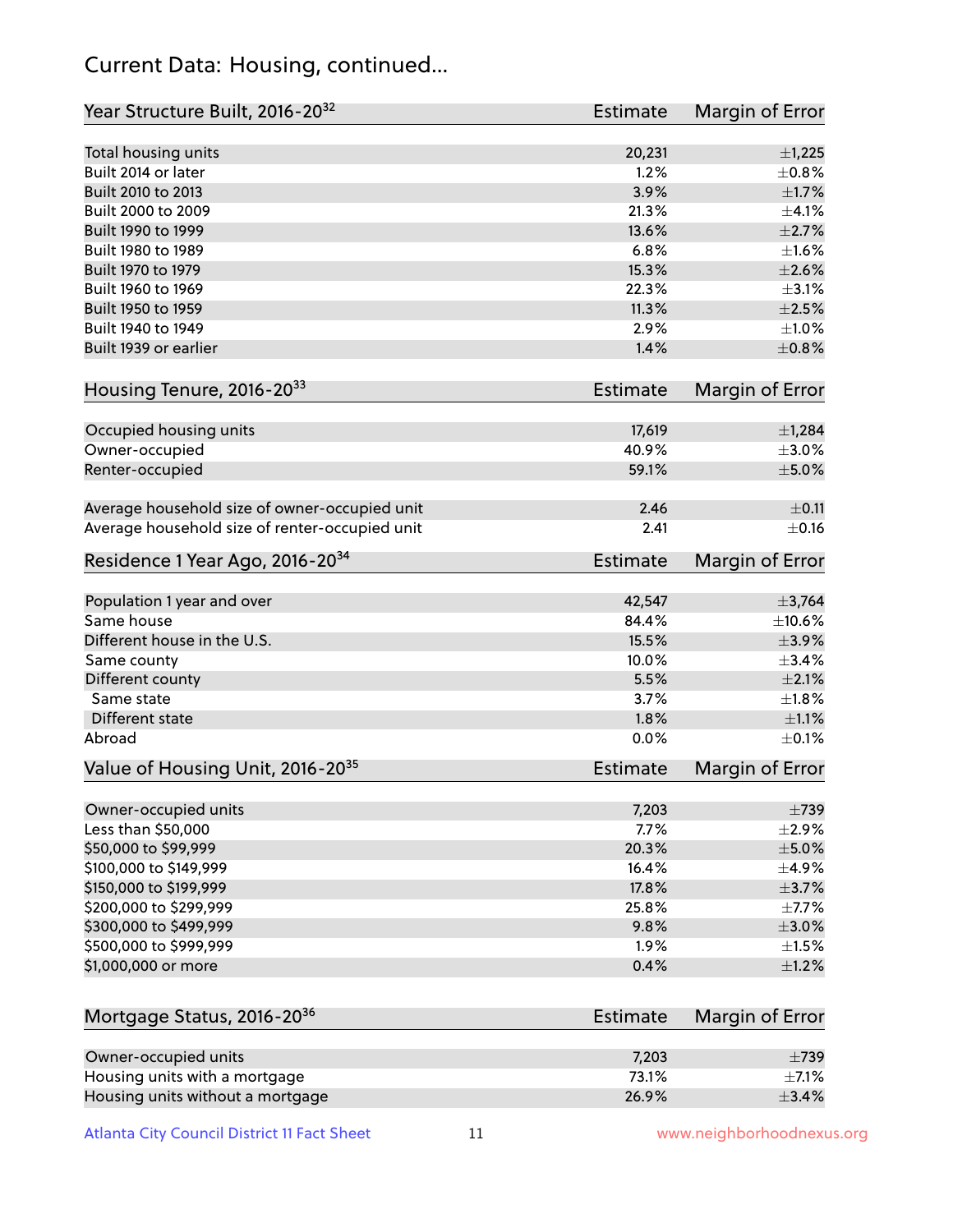## Current Data: Housing, continued...

| Selected Monthly Owner Costs, 2016-20 <sup>37</sup> | Estimate | Margin of Error |
|-----------------------------------------------------|----------|-----------------|
|                                                     |          |                 |
| Housing units with a mortgage                       | 5,267    | $\pm$ 744       |
| Less than \$300                                     | 0.2%     | $\pm$ 1.4%      |
| \$300 to \$499                                      | 6.2%     | $\pm$ 5.3%      |
| \$500 to \$999                                      | 20.0%    | $\pm$ 5.7%      |
| \$1,000 to \$1,499                                  | 30.1%    | $\pm$ 4.6%      |
| \$1,500 to \$1,999                                  | 26.7%    | $\pm$ 9.9%      |
| \$2,000 to \$2,999                                  | 12.9%    | $\pm$ 4.5%      |
| \$3,000 or more                                     | 3.8%     | $\pm 2.7\%$     |
|                                                     |          |                 |
| Median (dollars)                                    | \$1,387  | $\pm$ 44        |
|                                                     |          |                 |
| Housing units without a mortgage                    | 1,936    | $\pm$ 318       |
| Less than \$150                                     | 3.9%     | $\pm$ 5.8%      |
| \$150 to \$249                                      | 13.4%    | $\pm$ 6.6%      |
| \$250 to \$349                                      | 21.5%    | $\pm$ 7.3%      |
| \$350 to \$499                                      | 29.1%    | $\pm$ 7.2%      |
| \$500 to \$699                                      | 21.2%    | $\pm$ 8.5%      |
| \$700 or more                                       | 10.8%    | ±10.2%          |
|                                                     |          |                 |
| Median (dollars)                                    | \$400    | $\pm 21$        |

| Selected Monthly Owner Costs as a Percentage of | <b>Estimate</b> | Margin of Error |
|-------------------------------------------------|-----------------|-----------------|
| Household Income, 2016-20 <sup>38</sup>         |                 |                 |
|                                                 |                 |                 |
| Housing units with a mortgage <sup>39</sup>     | 5,200           | ±841            |
| Less than 20.0 percent                          | 46.7%           | $\pm$ 9.9%      |
| 20.0 to 24.9 percent                            | 13.8%           | $\pm$ 4.8%      |
| 25.0 to 29.9 percent                            | 8.4%            | $\pm$ 3.7%      |
| 30.0 to 34.9 percent                            | 7.0%            | $\pm$ 3.3%      |
| 35.0 percent or more                            | 24.1%           | $\pm$ 6.0%      |
|                                                 |                 |                 |
| Housing units without a mortgage <sup>40</sup>  | 1,826           | $\pm$ 347       |
| Less than 10.0 percent                          | 51.7%           | $\pm$ 6.7%      |
| 10.0 to 14.9 percent                            | 12.4%           | $\pm$ 6.0%      |
| 15.0 to 19.9 percent                            | 13.9%           | $\pm$ 6.7%      |
| 20.0 to 24.9 percent                            | 8.6%            | $\pm$ 6.1%      |
| 25.0 to 29.9 percent                            | $7.0\%$         | $\pm$ 6.5%      |
| 30.0 to 34.9 percent                            | $0.9\%$         | $\pm 2.8\%$     |
| 35.0 percent or more                            | 5.4%            | $\pm$ 5.7%      |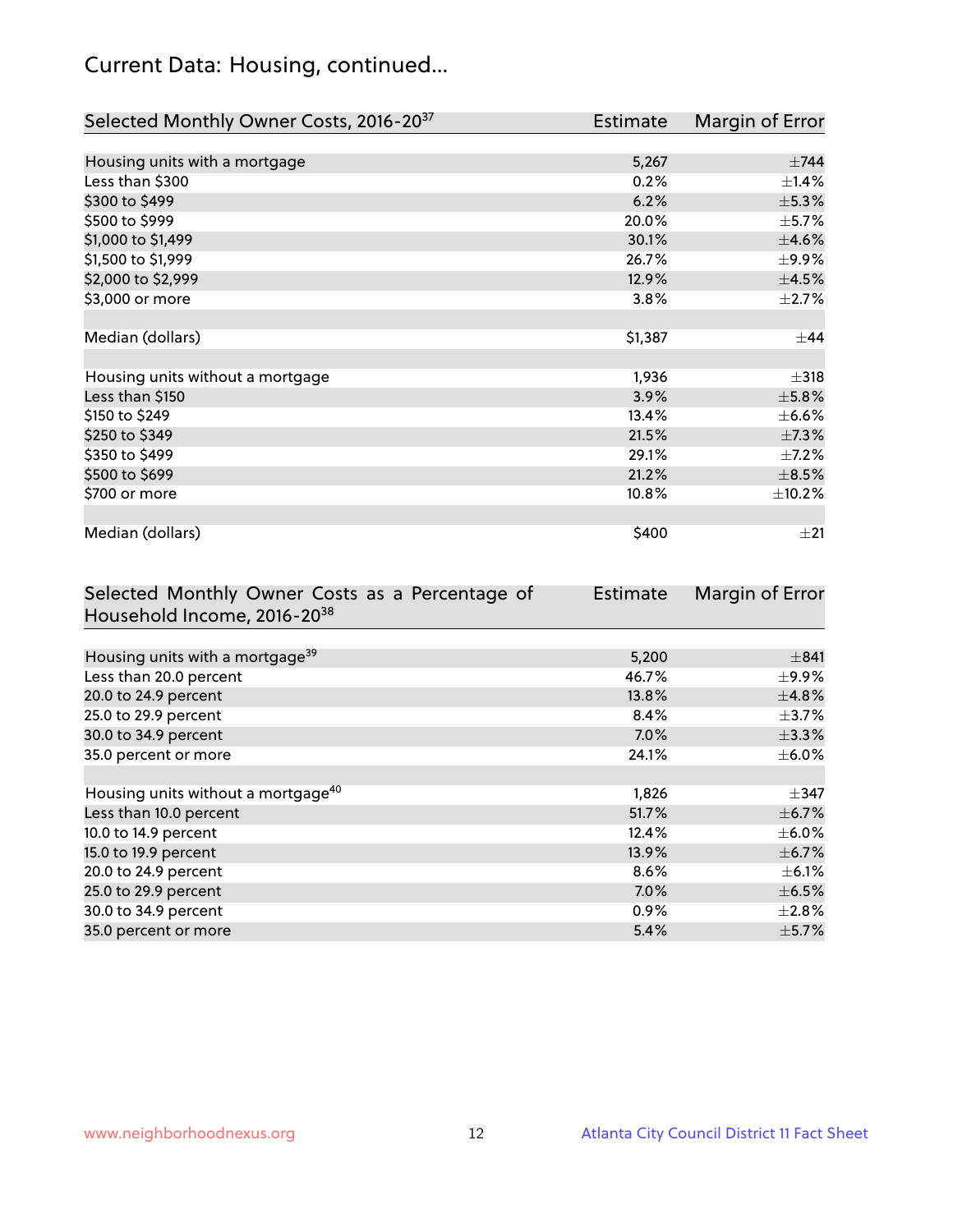## Current Data: Housing, continued...

| Gross Rent, 2016-2041                           | <b>Estimate</b> | Margin of Error |
|-------------------------------------------------|-----------------|-----------------|
|                                                 |                 |                 |
| Occupied units paying rent                      | 10,315          | $\pm$ 1,162     |
| Less than \$200                                 | 0.8%            | $\pm 1.1\%$     |
| \$200 to \$499                                  | 10.1%           | $\pm 2.8\%$     |
| \$500 to \$749                                  | 10.4%           | $\pm$ 3.4%      |
| \$750 to \$999                                  | 26.9%           | $\pm$ 3.7%      |
| \$1,000 to \$1,499                              | 41.7%           | $\pm$ 8.6%      |
| \$1,500 to \$1,999                              | 9.4%            | $\pm$ 3.7%      |
| \$2,000 or more                                 | 0.7%            | $\pm$ 1.4%      |
| Median (dollars)                                | \$1,016         | ±19             |
|                                                 |                 |                 |
| No rent paid                                    | 101             | ±71             |
|                                                 |                 |                 |
| Gross Rent as a Percentage of Household Income, | <b>Estimate</b> | Margin of Error |
| $2016 - 20^{42}$                                |                 |                 |
|                                                 |                 |                 |
| Occupied units paying rent <sup>43</sup>        | 10,066          | $\pm$ 1,285     |
| Less than 15.0 percent                          | 5.5%            | $\pm 2.2\%$     |
| 15.0 to 19.9 percent                            | 8.9%            | $\pm$ 3.1%      |
| 20.0 to 24.9 percent                            | 9.8%            | $\pm 2.6\%$     |
| 25.0 to 29.9 percent                            | 12.4%           | $\pm$ 4.2%      |
| 30.0 to 34.9 percent                            | 9.2%            | $\pm 3.0\%$     |
| 35.0 percent or more                            | 54.3%           | $\pm$ 7.8%      |

## Current Data: Transportation

| Commuting to Work, 2016-20 <sup>44</sup>  | <b>Estimate</b> | Margin of Error |
|-------------------------------------------|-----------------|-----------------|
|                                           |                 |                 |
| Workers 16 years and over                 | 18,853          | $\pm 2,155$     |
| Car, truck, or van - drove alone          | 62.9%           | ±5.9%           |
| Car, truck, or van - carpooled            | 7.8%            | $\pm 2.5\%$     |
| Public transportation (excluding taxicab) | 16.8%           | $\pm$ 3.4%      |
| Walked                                    | 0.6%            | $\pm$ 0.5%      |
| Other means                               | 1.9%            | $\pm 1.6\%$     |
| Worked at home                            | 10.1%           | $\pm$ 3.2%      |
|                                           |                 |                 |
| Mean travel time to work (minutes)        | 35.1            | $\pm$ 3.4       |

| Access to a Vehicle, 2016-20 <sup>45</sup> | Estimate | Margin of Error |
|--------------------------------------------|----------|-----------------|
|                                            |          |                 |
| Occupied housing units                     | 17,619   | $\pm$ 1,284     |
| No vehicles available                      | 21.6%    | $+4.4%$         |
| 1 vehicle available                        | 40.7%    | $\pm$ 4.2%      |
| 2 vehicles available                       | 27.9%    | $+4.5%$         |
| 3 or more vehicles available               | 9.8%     | $+2.0%$         |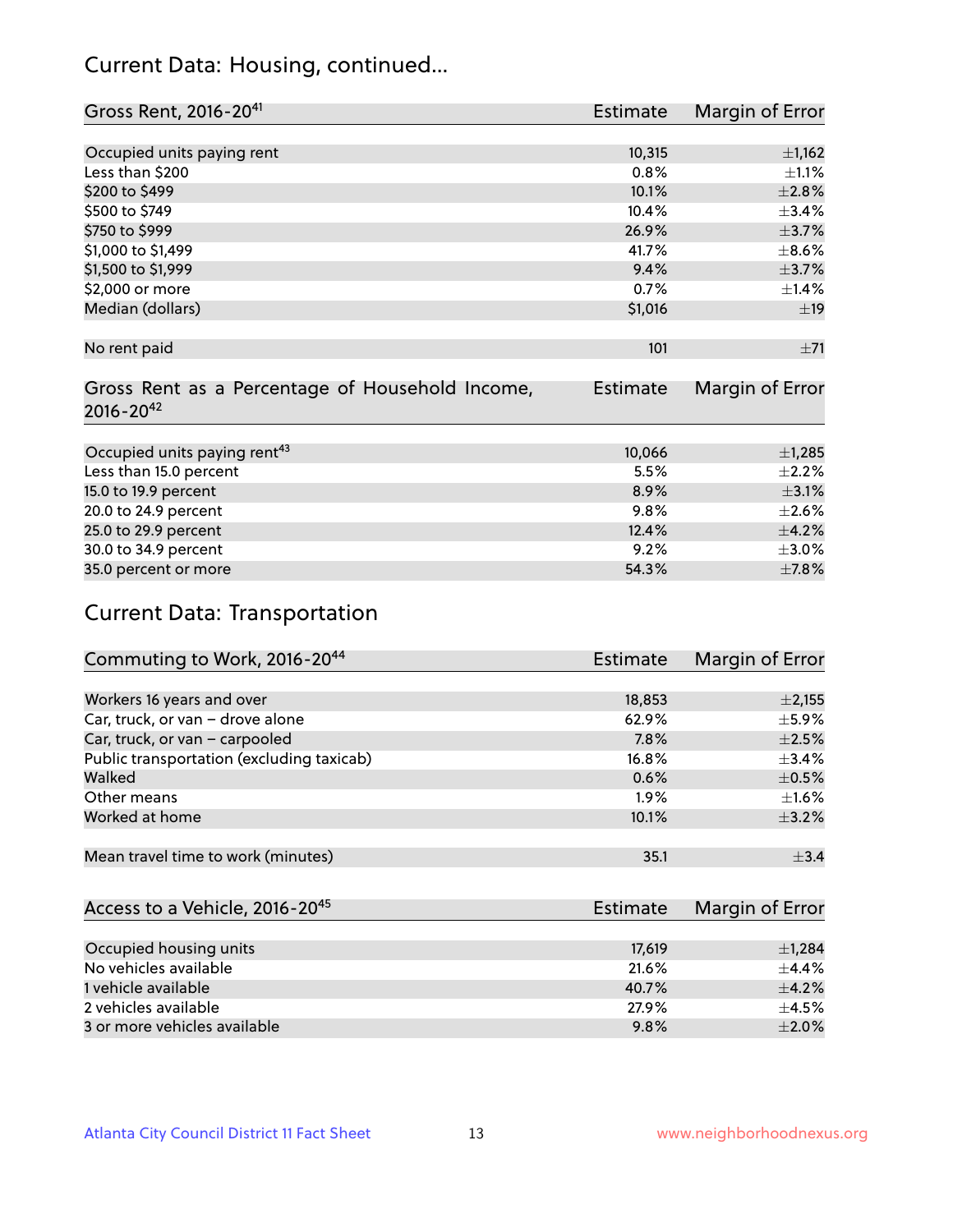## Current Data: Health

| Health Insurance coverage, 2016-2046                    | <b>Estimate</b> | <b>Margin of Error</b> |
|---------------------------------------------------------|-----------------|------------------------|
|                                                         |                 |                        |
| Civilian Noninstitutionalized Population                | 42,845          | ±3,788                 |
| With health insurance coverage                          | 85.9%           | $\pm$ 10.0%            |
| With private health insurance coverage                  | 49.4%           | $\pm$ 6.1%             |
| With public health coverage                             | 46.0%           | $\pm 2.9\%$            |
| No health insurance coverage                            | 14.1%           | $\pm 2.7\%$            |
|                                                         |                 | ±10,111                |
| Civilian Noninstitutionalized Population Under 19 years | 10,111<br>6.3%  |                        |
| No health insurance coverage                            |                 | $\pm 2.7\%$            |
| Civilian Noninstitutionalized Population 19 to 64 years | 25,791          | $\pm 2,474$            |
| In labor force:                                         | 19,527          | $\pm$ 2,238            |
| Employed:                                               | 18,164          | $\pm 2,184$            |
| With health insurance coverage                          | 81.1%           | $\pm$ 13.5%            |
| With private health insurance coverage                  | 72.0%           | $\pm$ 12.1%            |
| With public coverage                                    | 11.4%           | $\pm 2.8\%$            |
| No health insurance coverage                            | 18.9%           | $\pm$ 5.3%             |
|                                                         |                 |                        |
| Unemployed:                                             | 1,363           | $\pm 2,184$            |
| With health insurance coverage                          | 49.6%           | ±14.8%                 |
| With private health insurance coverage                  | 16.8%           | $\pm$ 8.6%             |
| With public coverage                                    | 35.6%           | ±15.8%                 |
| No health insurance coverage                            | 50.4%           | ±16.5%                 |
|                                                         |                 |                        |
| Not in labor force:                                     | 6,265           | $\pm$ 997              |
| With health insurance coverage                          | 79.8%           | ±3.4%                  |
| With private health insurance coverage                  | 24.7%           | $\pm$ 4.9%             |
| With public coverage                                    | 62.0%           | $\pm$ 6.5%             |
| No health insurance coverage                            | 20.2%           | $\pm$ 7.0%             |